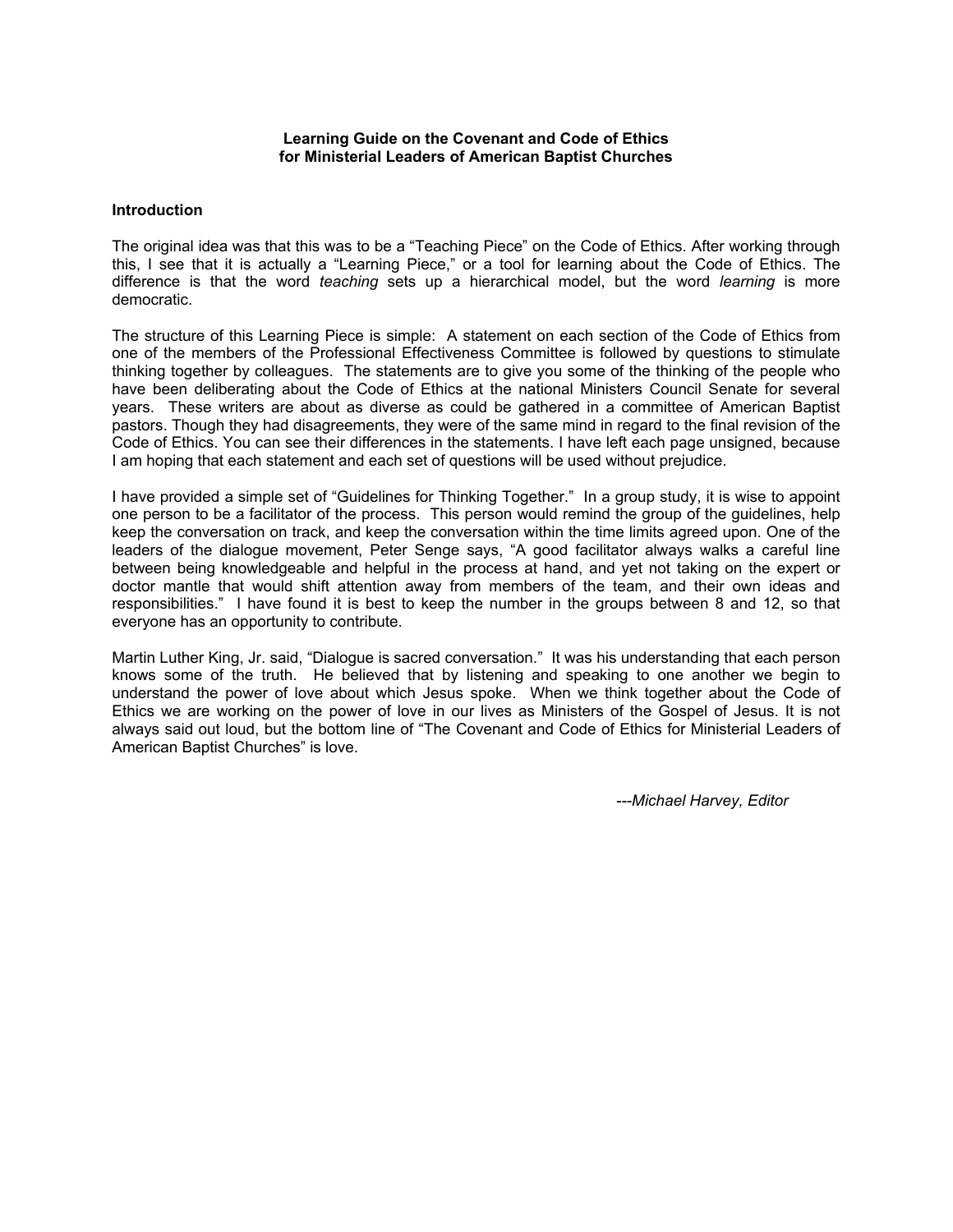# **Covenant Guidelines for Thinking Together**

"Speaking the truth in love, we grow up in every way into Christ." ---Ephesians 4:15

I ask for three gifts from God for this learning experience:

- 1. *Humility* that understands that I do not have enough knowledge for life's problems.
- 2. *Courage* to contribute my thinking to the conversation.
- 3. *Curiosity* to listen intently to my colleagues and to inquire thoughtfully of my colleagues.

## **Some Possible Uses**

- 1. Pastoral and lay leaders might read it and discuss it together.
- 2. Ministers might use it for individual reflection.
- 3. Multiple staff churches might do an in-house series of studies.
- 4. Clergy groups might use it for a study or a series, or select parts of special interest.
- 5. Clergy groups meeting for other reasons might discuss one section each meeting as a "professional reflection" piece.
- 6. Small groups at national meetings could use it, or it could be used in special meetings, such as training for Interim Ministry or Orientation for New Clergy.
- 7. Seminaries could use it.

#### **Contributors**

**Shelley Aakre -** Vermillion, South Dakota **Charles Brown -** Fairfield, California **David L. Chapman -** Roanoke, Virginia **David Wood -** Lincoln, Vermont **Debra Hickman -** Baltimore, Maryland **Dee Dee Turlington -** Westfield, New Jersey **Mark Jervis -** Gillette, Wyoming **Michael Harvey -** Worcester, Massachusetts **Michelle Holmes -** Berkeley, California **Thomas Gilmore -** Cleveland, Ohio

Thank you to the former members of the Professional Effectiveness Committee who have worked hard over the years in thinking together about the Covenant and Code of Ethics.

**Dee Dee Turlington** and **Michael Harvey**, Co-editors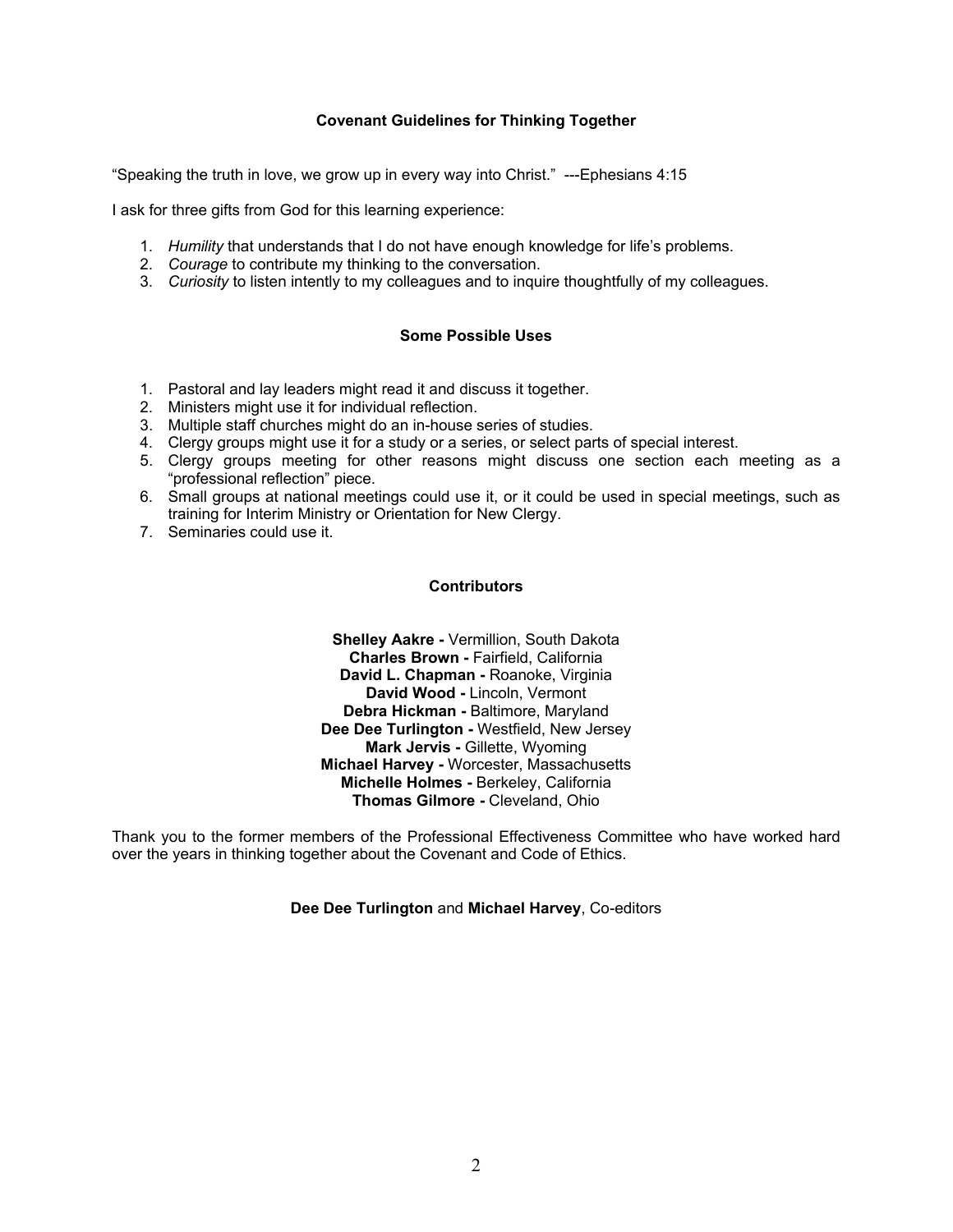### Section 1

*I will hold in trust the traditions and practices of our American Baptist Churches; I will not accept a position in the American Baptist family unless I am in accord with those traditions and practices; nor will I use my influence to alienate my congregation/constituents or any part thereof from its relationship and support of the denomination. If my convictions change, I will resign my position.*

Different ecclesiastical bodies come into existence for particular reasons. The Lutheran Church grew out of the convictions of Martin Luther, who was disenfranchised by the Roman Catholic Church. The Church of England came about because corruption in the church created a vacuum that easily allowed the political rulers to declare themselves "head of the church." There are some denominations which form around doctrinal issues and others that come about because of a desire to practice their faith in a particular way. (See LaTourette's History of Christianity).

Simplistically, we might say we Baptists are a denomination because our forebears disagreed with the Church of England about their reading of the Scriptures, but we all know there is much more to it than that! Our Baptist forebears hammered out some basic principles of freedom, responsibility, and church organization that are consistent with Biblical teaching and supportive of the church's mission. We need to hold in trust these distinctive traits which are gifts from our forebears: *Soul Freedom, the Authority of Scripture, the Priesthood of All Believers, Local Church Autonomy, Voluntary Association* and *Believer's Baptism.* They should be more than words to us, for the creative tension of these traits make us a unique group of churches filled with dynamic diversity and united in the particular purpose of proclamation!

The Apostle Paul has important things to say to those of us who have the influence of leadership. In Philippians 2, he stresses the humility that regards others as better than oneself in the context of calling for the church to have the same mind and love. When a minister's convictions lead him or her away from the historic convictions and covenant commitments of a local church, humility and respect for the larger community of faith suggests that resignation of the minister is an honorable solution.

**Questions for consideration:** *Read Matthew 16:13-18, Philippians 2, Galatians 5, Ephesians and James 1:19-27* 

- 1. When Jesus asks Peter, "Who do you say that I am?" does the question have implications for me? Does Peter's answer have implications for me?
- 2. What does Paul mean by "being of one mind" when we know there are so many differences in our wider community of faith?
- 3. How well do I understand the principles/practices that distinguish us as American Baptists?
- 4. Can I hold in trust the traditions listed above? Are there inherent conflicts among them? Which do I tend to prioritize?
- 5. Compare and contrast our nation's commitment to the democratic process and separation of church and state with the Baptist principles. In what ways to they overlap? Where do they converge?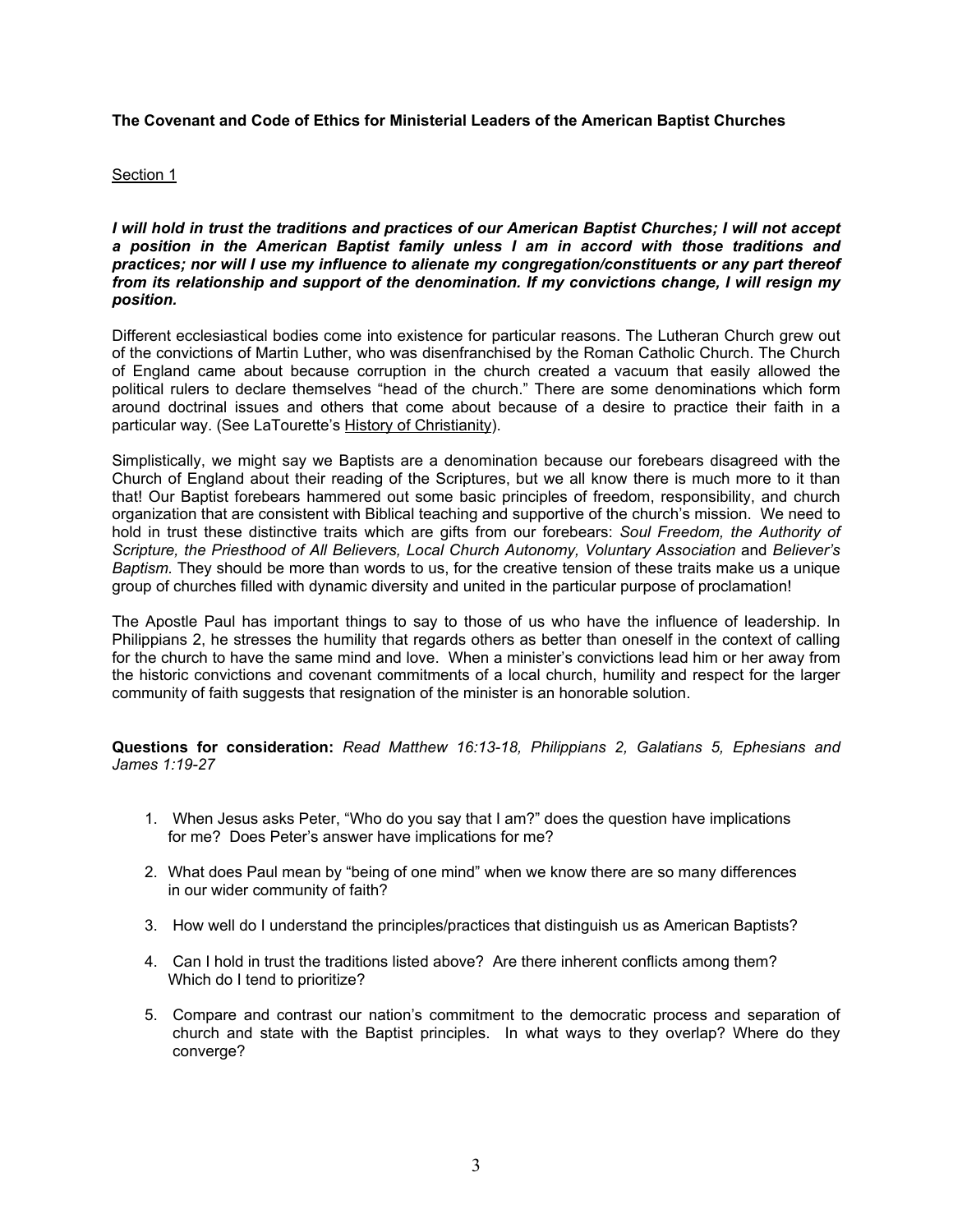## Section 2

# *I will respect and recognize the variety of calls to ministry among my American Baptist colleagues and other Christians.*

The Apostle Peter was sent by God to Cornelius the Roman centurion and there received a life-changing revelation. He had believed that the Good News was intended only for the Jews. In Acts 10:34-35 Peter proclaims his new revelation: "I now realize how true it is that God does not show favoritism, but accepts people from every nation who fear God and do what is right." (See 2 Corinthians 5:16-18).

The Apostle Paul in Galatians 3 speaks clearly of the promises of God, being given to those who have faith in Jesus Christ. He says, "There is no longer Jew or Greek, there is no longer slave or free, there is no longer male and female, for all of you are one in Christ Jesus." (See John 17:20-23; Luke 9:49-50).

In Ephesians 4:11 Paul recognizes the variety of calls to ministry that are found among us. He writes, "The gifts Christ gave were that some would be apostles, some prophets, some evangelists, some pastors and teachers, to equip the saints for the work of the ministry." (See 1 Corinthians 12).

- 1. How do I show respect for those colleagues who do not share my particular calling?
- 2. How do I feel about women in ministry? Have I prayerfully studied the question? Do I understand the reasoning of colleagues who feel differently?
- 3. How do I show respect for clergy of other denominations?
- 4. How do I show respect for colleagues who are of different ethnic and/or cultural backgrounds than my own?
- 5. What do I do to promote respect and unity among colleagues?
- 6. Am I familiar with my region's ordination standards and procedures? Do I watch for and encourage individuals who might be called to the ministry?
- 7. If an individual sought my help in entering the ministry, what would I advise?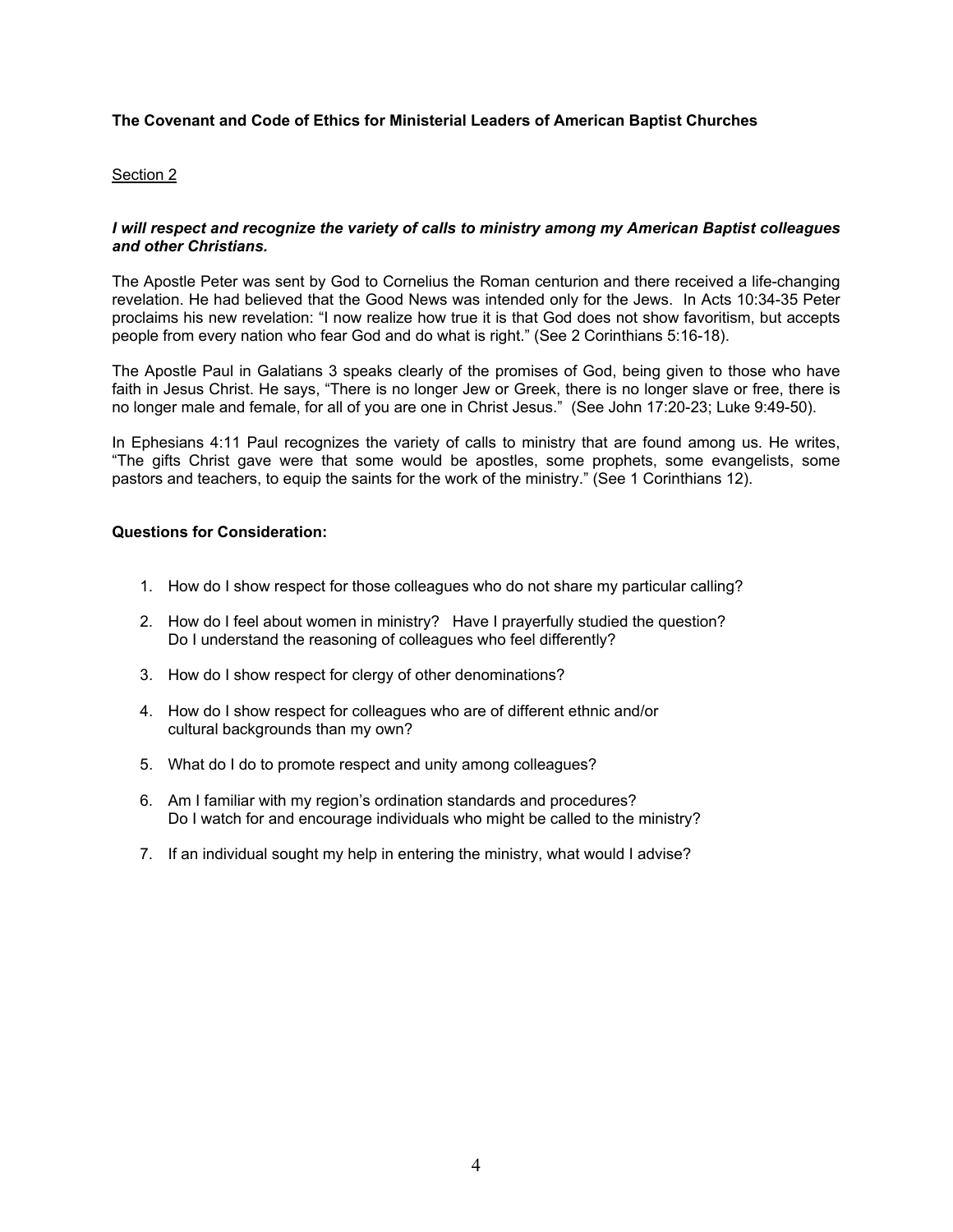## Section 3

# *I will seek to support all colleagues in ministry by building constructive relationships wherever I serve, both with the staff where I work and with colleagues in neighboring churches.*

The unity of the church, its leaders and the laity is central to the carrying out of God's will. The monotheism that Jesus Christ taught was revolutionary in the Greco-Roman world. In the same manner that Christ taught that God was one, he also indicates that the Church is one.

The idea of one unified Church serving one unified God is defended by the Apostle Paul to the Church of Corinth. In I Corinthians 1:13 ("Is Christ divided? Was Paul crucified for you? Or were you baptized in the name of Paul?") Paul is speaking to a Church that has taken various stances on various teachings and has divided itself accordingly. This is causing great weakness within the Church. It is hindering the Church's function and work for Christ.

Paul speaks of the source of the church's unity to the same group of believers when he says, "I planted, Apollos watered; but God gave the growth. So neither the one who plants nor the one who waters is anything, but only God who gives the growth. Now the one who plants and the one who waters have a common purpose, and each will receive wages according to the labor of each. For we are God's servants, working together; you are God's field, God's building." (I Corinthians 3:6-9). Here scripture tells us plainly that we have been called to work together to build up God's Church, and that God in turn will use our collective efforts to build the Church.

Based on these scriptures, which proclaim that God is one and therefore, we, too, must be one, we must work to build up positive relationships that unite the Church. These efforts must lie within the Church of which I am a part and touch every other extension of the Church in the community and in the world.

- 1. What are the scriptures mentioned above saying to me and to the Church in general?
- 2. What steps might I take to build constructive relationships between members of the clergy at the church I serve? Between clergy and lay ministers or lay leaders?
- 3. How might I support other ministries in my community?
- 4. Am I involved in my local ministerial association? How do I express my faith in ecumenical and inter-faith gatherings?
- 5. Am I involved in local and regional denominational activities and/or fellowship groups? Spend time in prayer and self-examination to discern if God is directing you to greater involvement or leadership.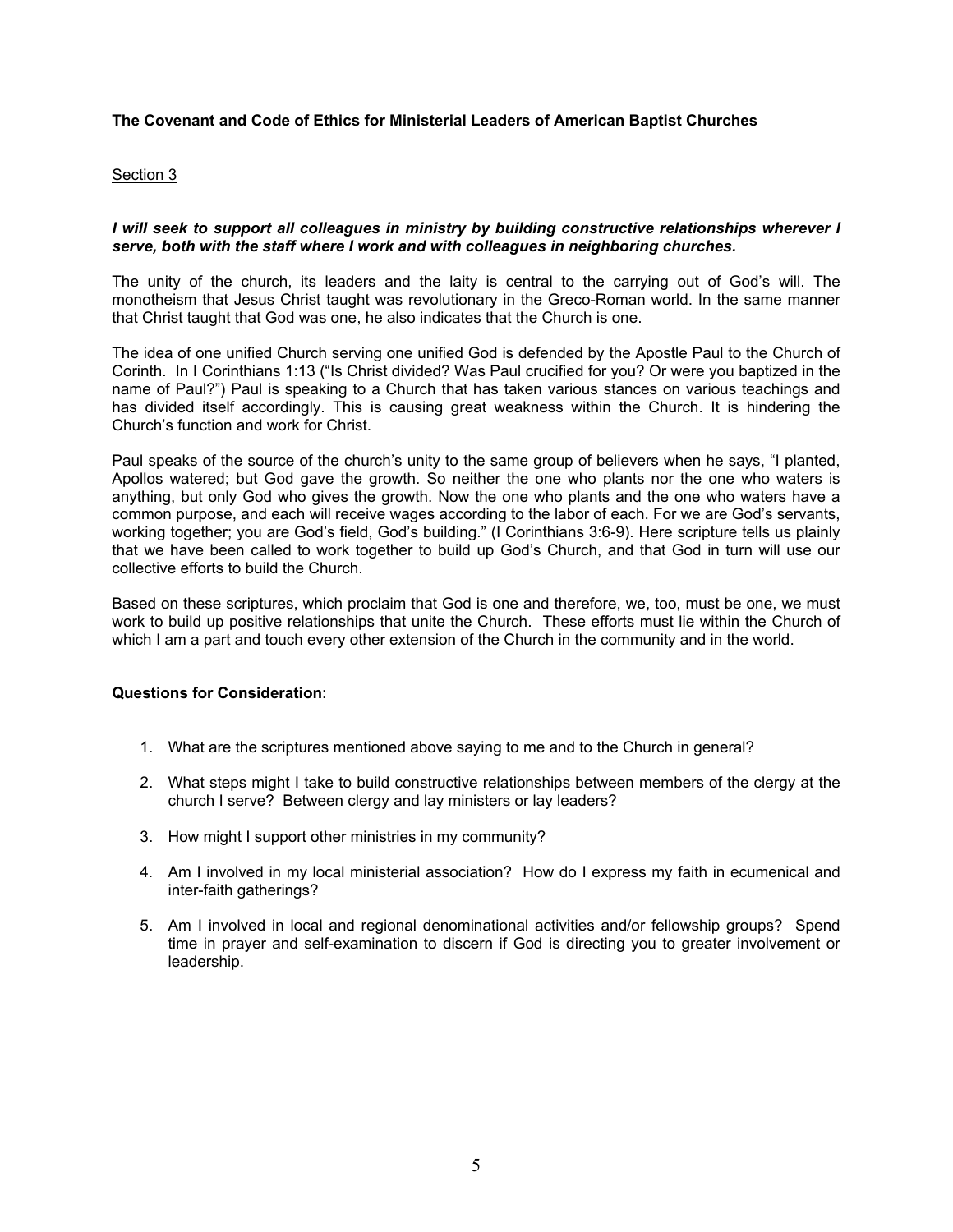### Section 4

### *I will advocate adequate compensation for my profession. I will help lay persons and colleagues to understand that ministerial leaders should not expect or require fees for pastoral services to constituents they serve, when these constituents are helping to pay their salaries.*

"Lord you keep them humble and we'll keep them poor." This is an old saying that has jokingly echoed in our church circles for generations. Problem is, all too often, it has seemed more reality than just a joke.

The Bible clearly says that the worker is worthy of his/her wages.

The Old Testament taught the principle that "you shall not muzzle an ox while it is treading out the grain" (Deuteronomy 25:4), which the New Testament applies to the apostles bringing the good news and to elders who preach and teach. See I Corinthians 9:3-14 and I Timothy 5:17-18.

In addition, Israelite priests were supported by portions of the offerings brought by the people. See Deuteronomy18:3-5 and 25:4; Leviticus 2:3 and 10:13; Numbers 3:48-51 and 18:8-9.

Other New Testament references to compensation for ministry include Luke 10:7 and Galatians 6:6.

- 1. In what ways might I advocate for adequate compensation for my profession? (See the Ministers Council "Minister/Church Agreement" document; online at www.ministerscouncil.org.)
- 2. What efforts might I make to educate lay persons that ministers are worthy of adequate compensation? (Contact MMBB for statistics on current compensation ranges)
- 3. Why should I, as a salaried minister, not expect fees for pastoral services from those who help pay my salary?
- 4. Should I, as a bi-vocational minister, expect or require fees for pastoral services from those I serve when they do not give me a living wage?
- 5. I perform the memorial service for a member of my church and tell the family no payment is expected. Following the advice of the funeral director, they send me a thank you note with a check for \$150. What should I do with the money?
- 6. I provide complete pre-marital counseling services and perform the wedding for a friend or distant relative of a member of my congregation. They do not pay me, but send a token thank you gift. What should I do?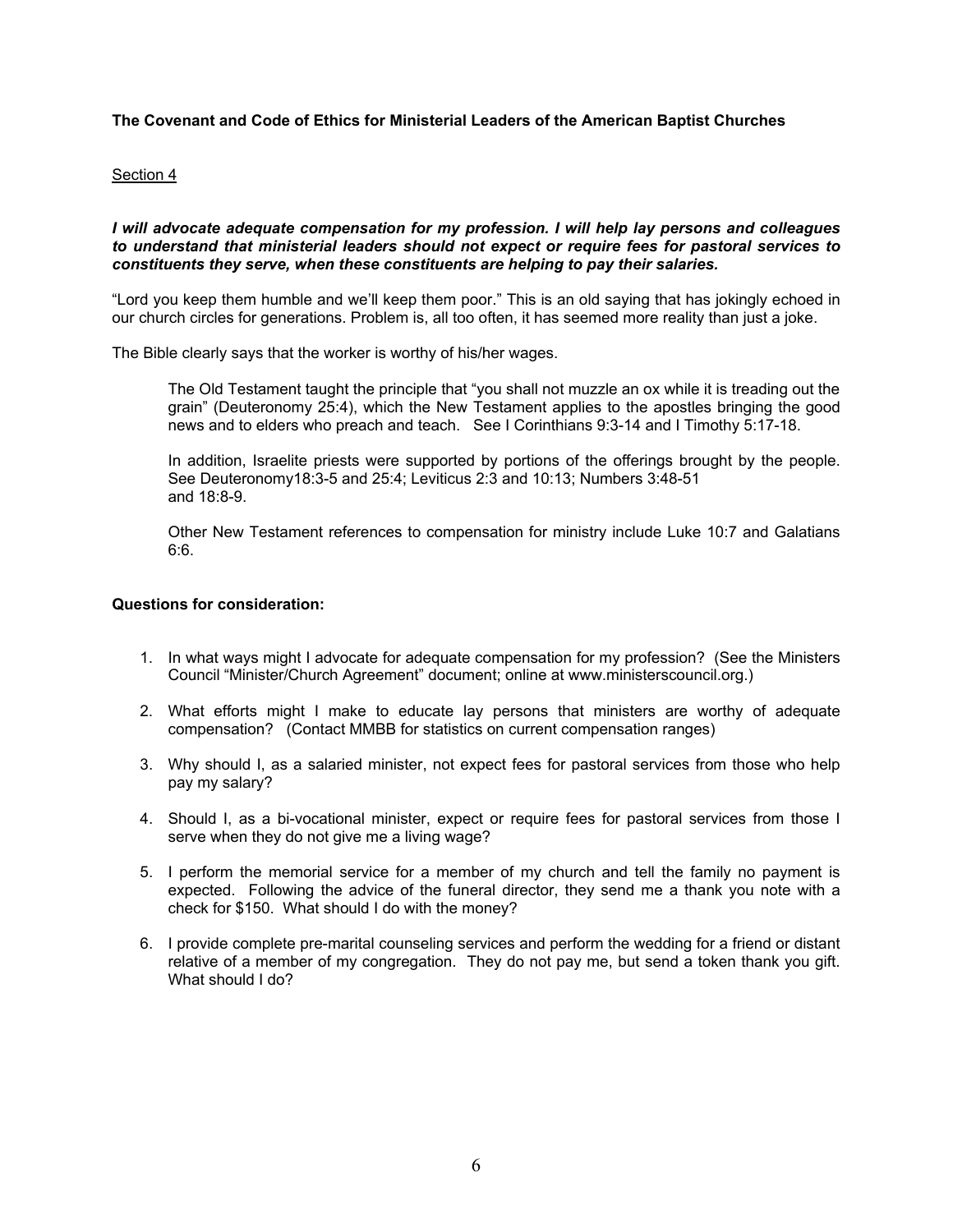#### Section 5

### *I will not seek personal favors or discounts on the basis of my ministerial status.*

I became the pastor of a small church in Chicago while I was in seminary. One day I ran a flashing red light and was pulled over by a Chicago policeman. He took my license and went to his car to write out a ticket. He came back to give me the ticket, and said, "Where do you work?" I said, "I am the pastor of the First Baptist Church." He became irate with me. "Why didn't you tell me you were a Minister? We don't give tickets to Ministers." I didn't say it, but I was thinking, "I'm sorry, but I haven't been in this racket very long." Sometimes it is a racket, and sometimes we are tempted to participate in the racket.

What is wrong with participating in the racket? It goes against the values of our faith. We believe in equality not privilege. Sometimes favors and discounts are given because the giver has the mistaken notion that it will gain them favor with God or the church. We believe in justice for all. If I run a red light then I should be treated justly according to the law. We believe in the priesthood of all believers. The Minister is a servant leader, following the example of Jesus, who came not to be served, but to serve.

There was a time – not long ago – when clergy 'privileges' were a given. Free games of golf, hair cuts, movie and sports tickets, and even restaurant meals, were offered to those 'of the cloth'. Lest we get the wrong idea, it was not always meant as favoritism. There was (and still is for some communities) a sort of barter system where folks offered what they could to their pastors, knowing they could not pay them well.

By way of example, a farmer offered a bushel of potatoes to his pastor. The pastor, wanting to do the right thing, refused the gift. The old farmer paused and said, 'It says in the Bible that there is blessing in giving.' (See Luke 6:38) The minister agreed that this was true. The farmer then said, 'Well are you going to allow me to be blessed here or not?' This is the right spirit.

There are also 'thank you' gifts that genuinely appreciate what the minister might do for a family or individual. But there is a fine line between receiving appropriate expressions of thanks and an expectation of gifts. If beauty is in the eye of the beholder then understanding of position must be in the heart of the pastor. There is also the issue of advocating for decent compensation for clergy. Favors and discounts do not make up for inadequate compensation in communities where such compensation is possible.

Luke 20:46ff tells us Jesus' words: "Beware of the scribes, who like to walk around in long robes, and love to be greeted with respect in the market places, and to have the best seats in the synagogues and places of honor at banquets." We, as ministers, are privileged to be involved in people's lives and because of our place in the community are vulnerable to those who would curry favor. We must not give even the appearance of evil and we must not in any way place ourselves above others because of our position.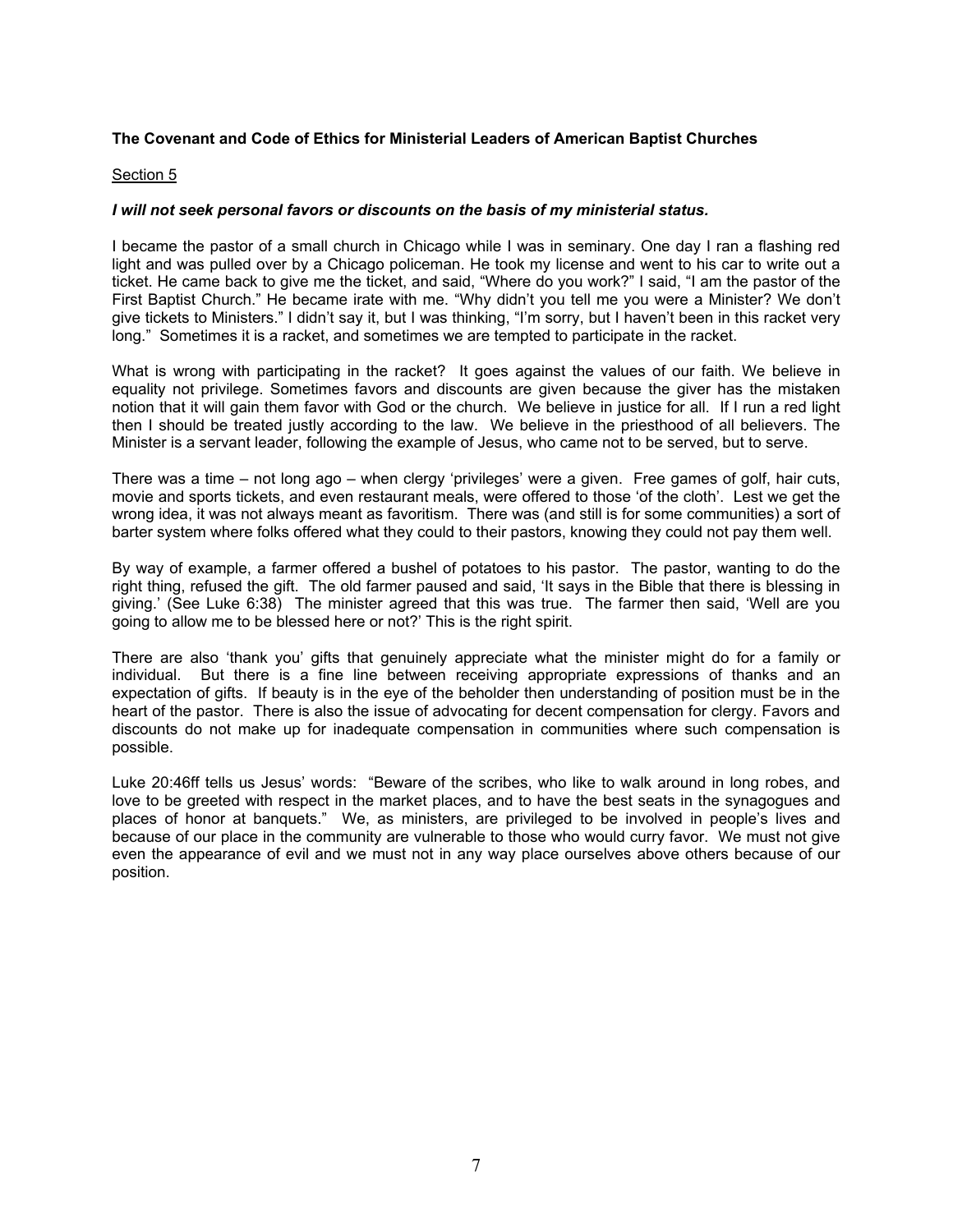### Section 5 continued

### *I will not seek personal favors or discounts on the basis of my ministerial status.*

- 1. How might I handle being offered favors or discounts because I am clergy, even though I am not seeking them?
- 2. Are there situations where something I receive creates a stumbling block to an on-looker's faith walk?
- 3. In what spirit am I receiving gifts from church members and community members?
- 4. What would I say to a colleague who wears a collar or other sign of being clergy in order to get favors or discounts?
- 5. One of the leaders of the church invites me to use their family hot tub while they are away. What do I say to that offer?
- 6. A local merchant offers me a discount if I will say prayers for his ill child. How do I respond?
- 7. I have visited a non-member during a serious illness, and following the funeral the widow gives me a check for \$2500. What do I do?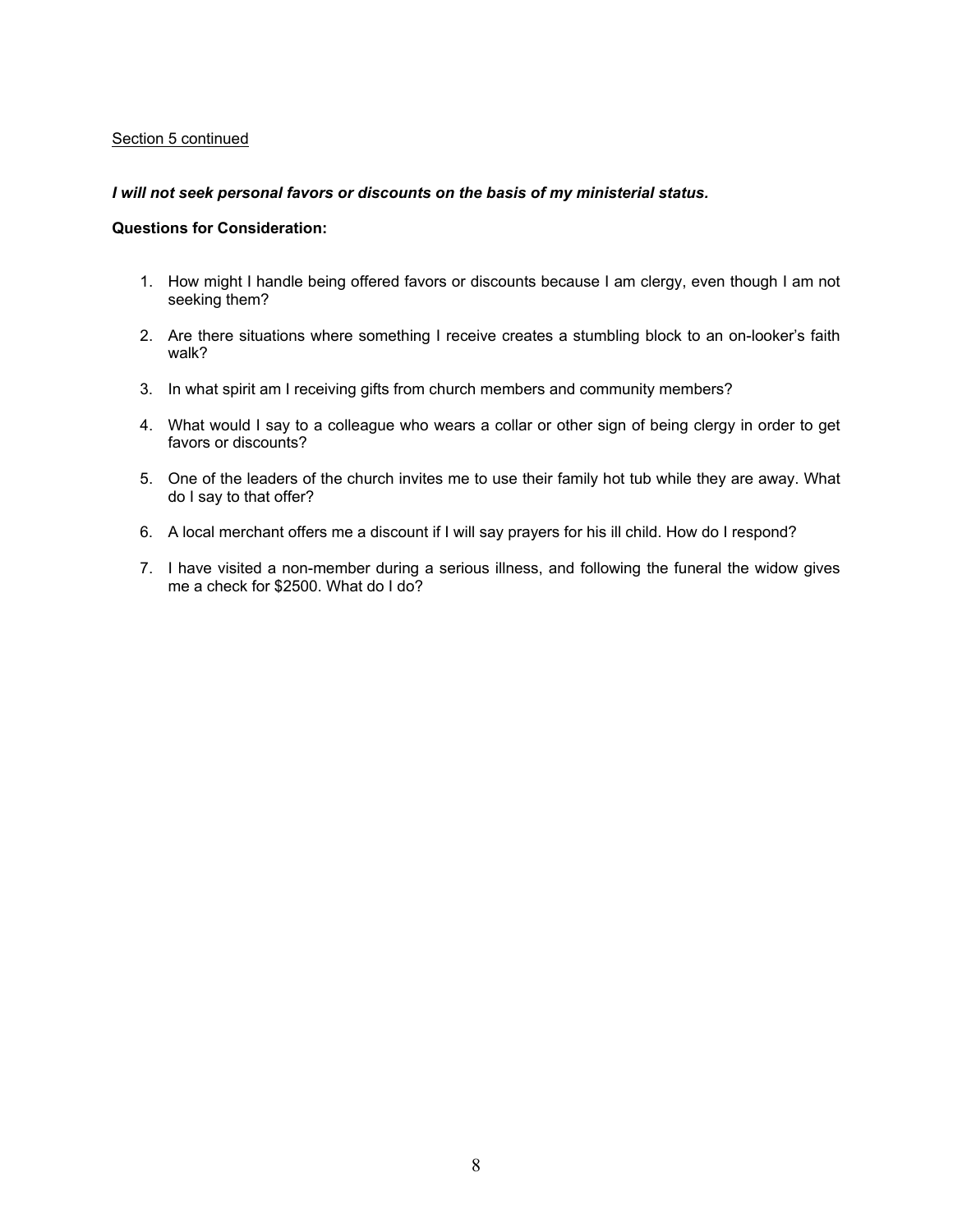#### Section 6

*I will maintain a disciplined ministry in such ways as keeping hours of prayer and devotion, endeavoring to maintain wholesome family relationships, sexual integrity, financial responsibility, regularly engaging in educational and recreational activities for ministerial and personal development. I will seek to maintain good health habits.* 

A review of the two letters to Timothy provides helpful guidelines and goals in the area of wholesome relationships and healthy living. Paul tells fellow-minister Timothy that the aim of instruction in the Lord is "love that comes from a pure heart, a good conscience, and sincere faith" (I Timothy 1:5). "While physical training is of some value, godliness is valuable in every way" (I Timothy 4:8). "Do your best to present yourself to God as one approved by him, a worker who has no need to be ashamed, rightly explaining the word of truth" (II Timothy 2:15).

At the heart of disciplined, healthy living is a vital relationship with Christ. Giving time to prayer and personal devotions makes space for the Holy Spirit to move, speak, convict, guide, transform, and empower. This inner work of grace and spiritual growth will strengthen convictions and commitments to healthy habits in every other area of life: family, sexuality, finances, recreation, personal/professional development. In all these areas the minister honors Christ by living responsibly and with integrity.

- 1. Prayer, meditation, study, solitude, fasting, confession, worship, celebration, service, discernment, simplicity…what spiritual disciplines do I practice? Spend time in prayer and meditation to discern in which area God is asking you to grow. See Proverbs 25:28, Matthew 4:4 and 6:33.
- 2. How much time do I spend with my family and individually with members of it? How much of that is "quality" time?
- 3. Have I become familiar with current wisdom about avoiding sexual temptation and boundary violations? Am I in touch with my own sexual drives/needs and confident I am attending to them in ways appropriate to my calling and position? (see I Corinthians 6:12-20, 7:1-9 and I Thessalonians 4:1-8; do not neglect examination of attitudes, as well as actions in this area, as pornography has become epidemic since internet made it so readily and privately available – Philippians 4:8)
- 4. Do I practice the stewardship principles I preach? Have I applied budgeting techniques to my household finances? (see I Timothy 6:6-10)
- 5. Do I regularly exercise, monitor diet, get check ups, and keep Sabbath? Which of these do I need to prioritize and improve? (See Ministers Council publication "Healthy Habits for Ministers"
- 6. When did I last attend a continuing education event for personal/professional development? How might I plan now to do so soon?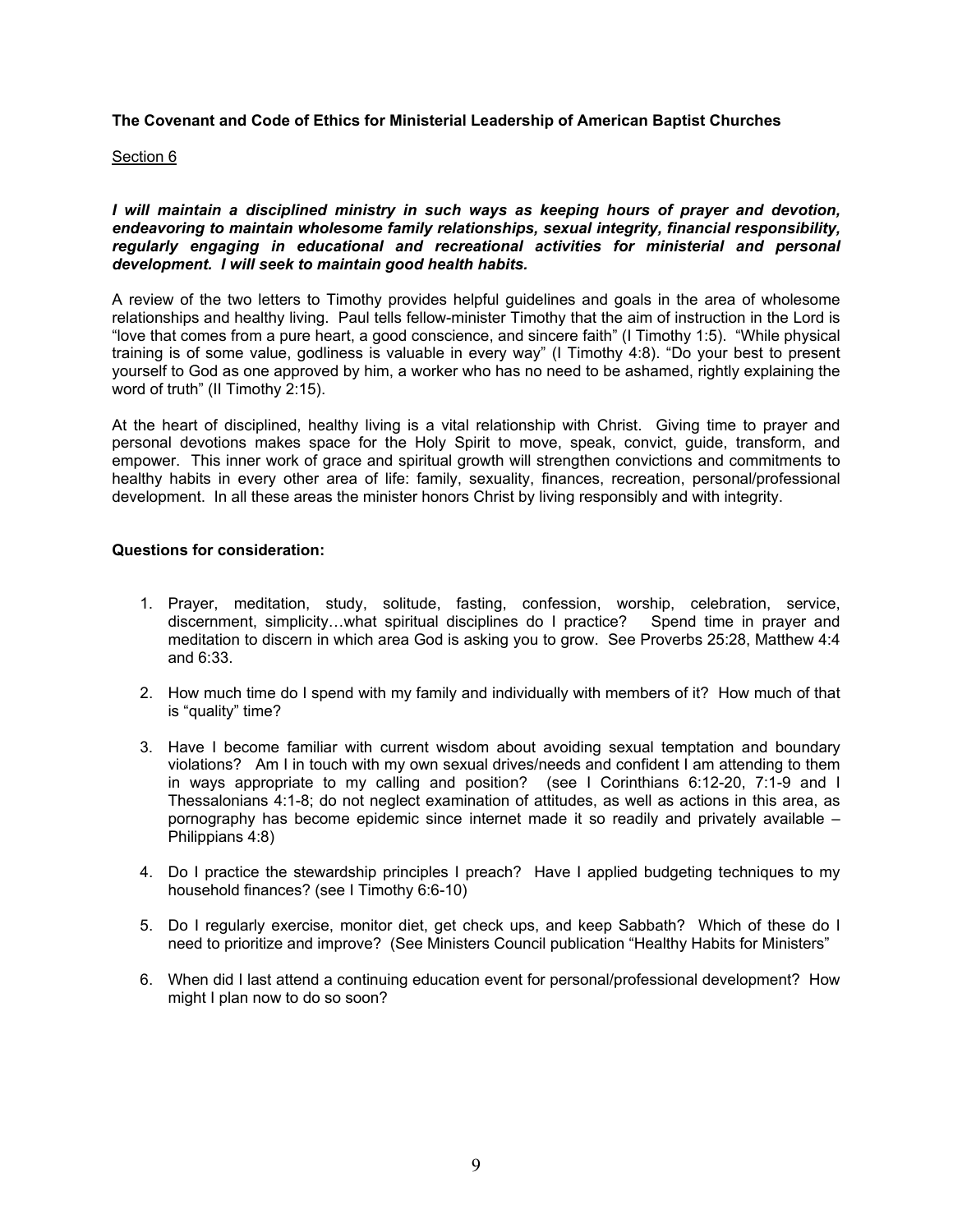# Section 7

## *I* will recognize my primary obligation to the church or employing group to which I have been *called, and will accept added responsibilities only if they do not interfere with the overall effectiveness of my ministry.*

The first deacons were selected in order to allow the apostles to prioritize their primary callings. The concern for equitable distribution of food within the community was handed off to others gifted for the task, so the twelve could devote themselves "to prayer and to serving the word." This wise distribution of duties enabled the word of God to continue to spread (Acts 6:1-7).

Paul's primary calling was as an apostle to the Gentiles. Nevertheless, when the situation demanded it, he interrupted his missionary travels to deal with important issues among the churches, and between his churches and the "mother" church in Jerusalem.

- Paul received relief funds from churches and delivered them to the elders in Judea (Acts 11:27- 29).
- Paul and Barnabas went to Jerusalem to discuss with the apostles and the elders the question of Gentiles having to be circumcised in order to be saved (Acts 15).

"Added responsibilities" refers to things like teaching in local colleges, guest preaching, serving on boards of community agencies, and denominational roles; it does not refer to additional means of support if a ministry position does not provide full-time compensation. Paul was proud of the fact that he supported himself as a tent-maker during much of his ministry.

- In Acts 18:1-4, Paul works with Aquila and Priscilla, all tent-makers, and preaches on the Sabbath.
- Paul's letters to Corinth and Thessalonica refer to self support while ministering to the believers: I Corinthians 4:12 and 9:3-6, 15-18, II Corinthians 11:7-9, I Thessalonians 2:9, II Thessalonians 3:7-9

## **Questions for Discussion**:

- 1. What are my primary obligations?
- 2. What added responsibilities do I find myself assuming, or being asked to assume?
- 3. What added responsibilities might enhance, rather than interfere with, the overall effectiveness of my ministry?
- 4. Are there situations today that seem to demand taking time from my primary obligations in order to deal with them? Are there individuals in my community who can oversee some responsibilities while I give attention to these situations?
- 5. Are there duties I have assumed that might better be delegated to other gifted individuals?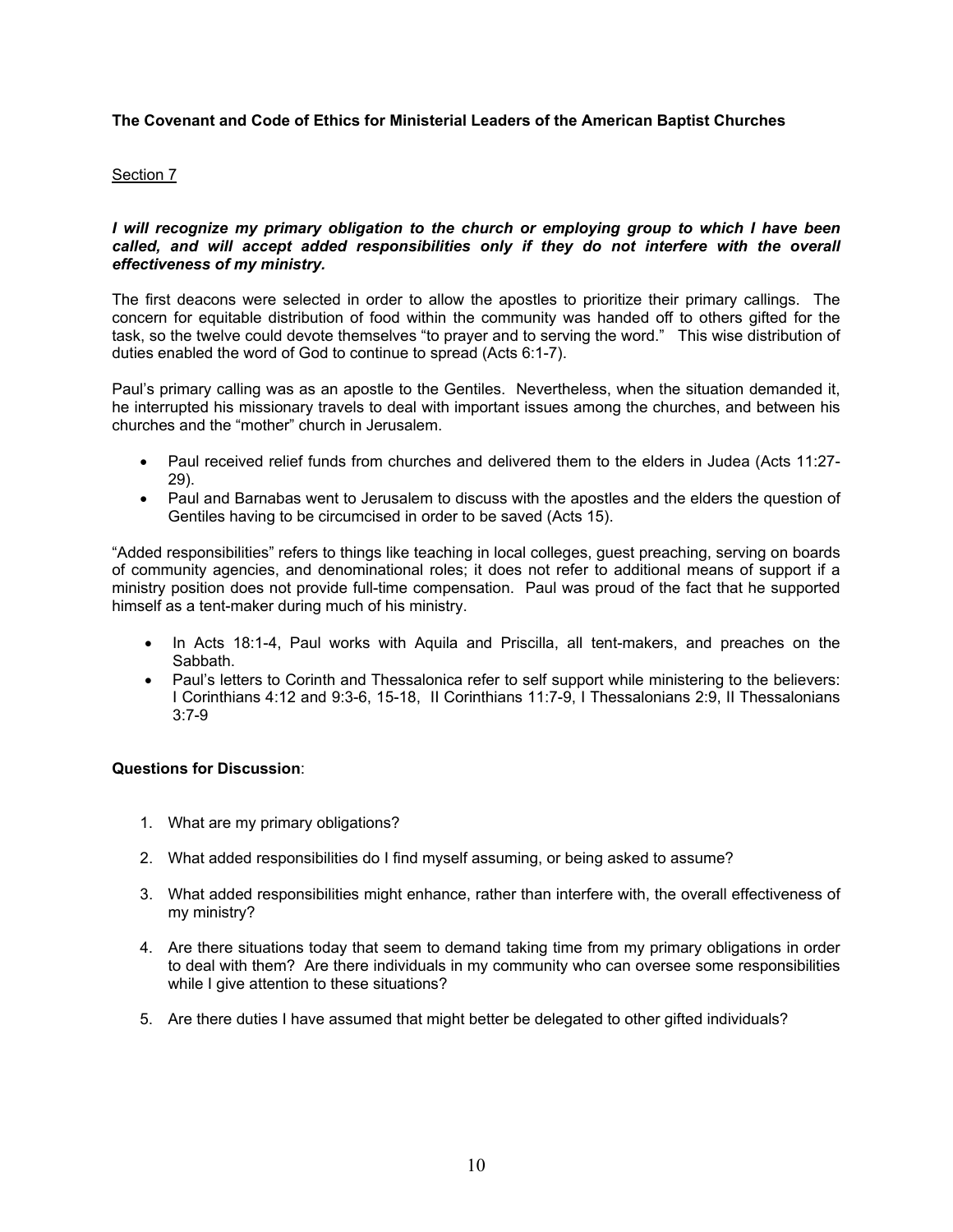### Section 8

*I will personally and publicly support my colleagues who experience discrimination on the basis of gender, race, ethnicity, age, marital status, national origin, physical impairment or disability.* 

#### **Biblical Foundation:**

God is a God of Love and God loves everyone. (See John 3:16, Ephesians 2:4-5, I John 4:10)

God is not a respecter of persons, and neither should we discriminate for any reason. (See Acts 10:34, Romans 10:12, Galatians 3:27-28)

We are commanded by God to love one another, even as Christ loved us and gave himself for us. (See Matthew 22:37-40, I John 4:11, John 15:12)

It is permissible to hate that which is evil and to hate that which is not pleasing to God. It is not permissible to hate the person. Dislike or hate the action, but not the person. (See Psalm 119:113, 163; Matthew 5:44)

Jesus lived on the margins and was constantly demonstrating compassion to the least of these. Jesus ate with sinners and loved the unlovable. Jesus forgave sin and blessed those in need. Jesus healed the sick instead of shunning them. Jesus set free those who were bound and delivered those who were imprisoned. Jesus clearly loved everyone. However, Jesus did not love sin. We are all told to do as the woman who was forgiven, to "go, and sin no more" (John 8:11; see also John 5:14).

Peter is shown in Acts 10:9-33 that God loves all people and calls for us to love all people. As Christians we are to look beyond our differences and preferences and love everyone equally.

- 1. Does God expect us to love one another regardless of our differences?
- 2. Whom does Jesus declare to be my neighbor, and how should I treat my neighbor?
- 3. Is it possible to separate a person's actions and behavior from the person they are?
- 4. Why is it important to show public support for other Christians? How might I demonstrate support of someone experiencing discrimination?
- 5. How can I be loving and at the same time not support behaviors or actions that displease God?
- 6. Should I discriminate against others because of their sexual orientation?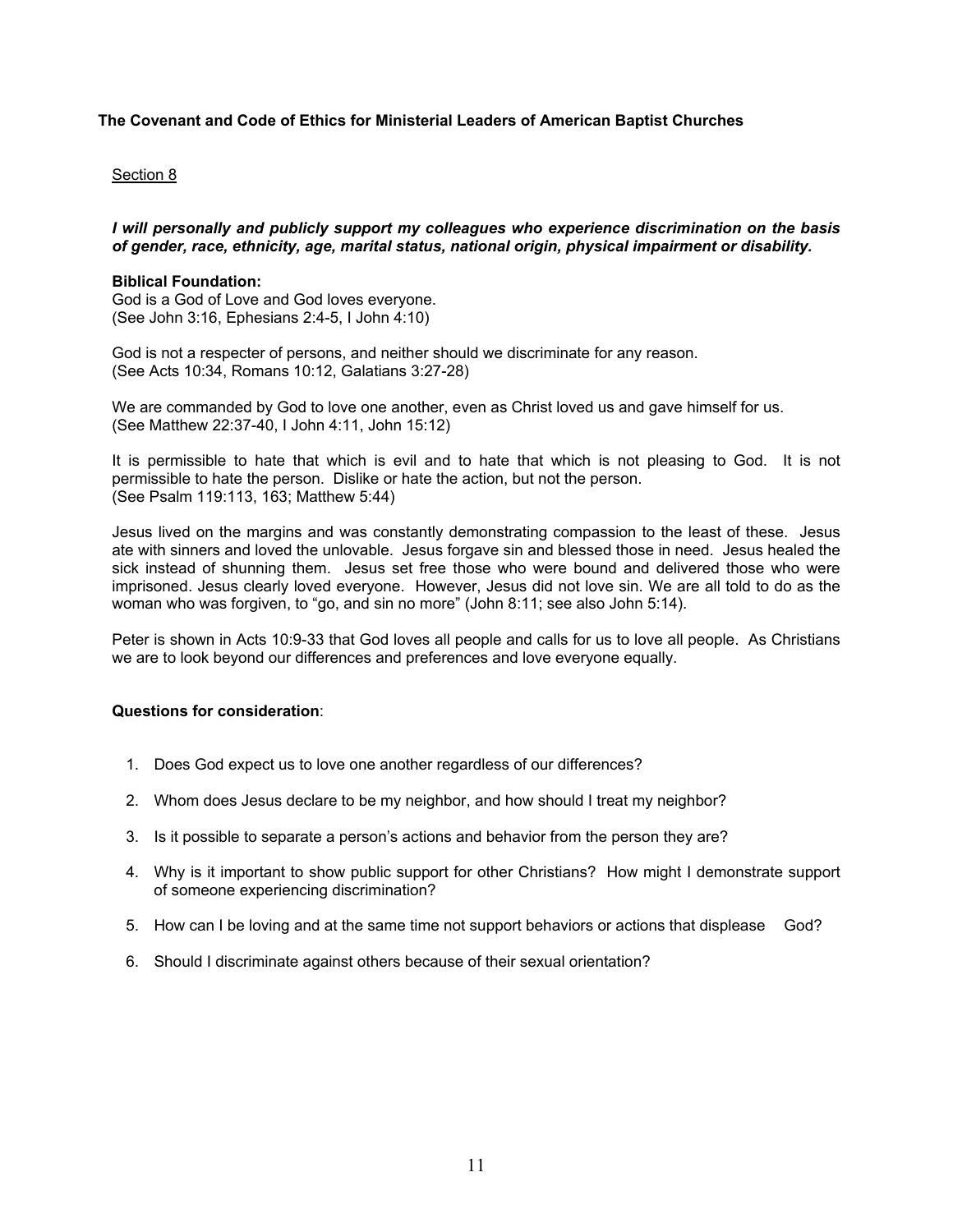# Section 9

# *I will not proselytize from other Christian churches.*

We serve in a world that needs Jesus Christ. Jesus said, "Do you not say, 'Four months more and then the harvest'? I tell you, open your eyes and look at the fields! They are ripe for the harvest." (John 4:35). This was true in New Testament days and it is true for our day as well. The world, at home and away, is looking, searching, wanting, seeking something - and that something is Jesus Christ. If we are looking for numbers, for members for our own churches, then proselytizing from other Christian churches is a much quicker and easier way. If however, we are seeking to win people to Jesus Christ, if we are seeking to make disciples of those who do not know Jesus, then the harvest fields of the world are plentiful.

By definition, to proselytize from other Christian churches is an attempt to bring into our specific churches those worshipping at other churches. The church is not going to grow for God's honor and glory if we are in the process of simply "trading members." We are to be working for the sake of God's Reign, bringing in the true harvest, those outside the church.

Let us recognize the diversity of ways God can work in different Christian churches and experience the joy of genuine harvest.

- 1. Do I respect the diversity and particular beliefs of other Christian churches enough to maintain integrity concerning proselytizing from them?
- 2. What are some new ways to reach out to the un-churched of my community?
- 3. How can I more easily identify the un-churched in my community?
- 4. What can I do to build good relationships with the other Christian churches in my community?
- 5. How should I respond when a member of another church visits my church? How should I respond if that person wants to join the church I serve?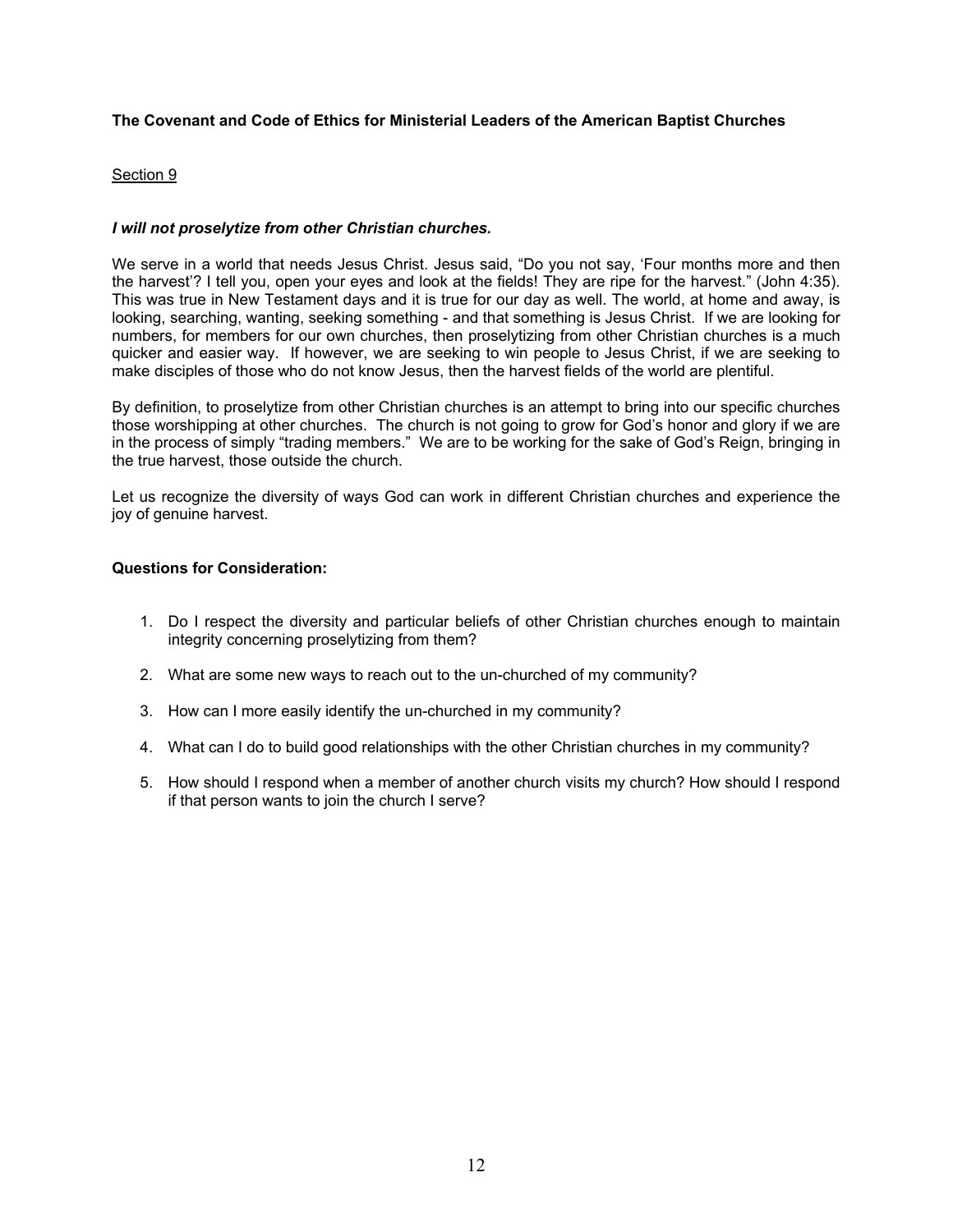## Section 10

### *I will, upon my resignation or retirement, sever my ministerial leadership relations with my former constituents, and will not make ministerial contacts in the field of another ministerial leader without his/her request and/or consent.*

The competing influences of multiple preachers and teachers in Corinth contributed to that community's confusion and fracturing, for various groups were identifying with Paul, Apollos, or Cephas (See I Corinthians 1:11-13 and 3:1-4).

Paul's vision is that of God's servants working together to build the church: "I planted, Apollos watered, but God gave the growth." The work of each builder will be tested at the judgment day, and those who divide and destroy the temple of God (the church) will face condemnation. (See I Corinthians 3:5-17).

# **Questions for Consideration**:

- 1. What kinds of tensions, conflicts, and confusions might arise if a former pastor continues ministerial relations with former constituents after a new pastor is in place?
- 2. How do I distinguish pastor/congregant relations from friendship? Is it good to make such a distinction?
- 3. Define "ministerial leadership relations."
- 4. One does not have to intend to be divisive in order to actually be so. Since the bonds of affection between pastor and congregants do not cease when the pastor changes roles, former congregants quite naturally turn to their former pastor during crises or life events, if that pastor is accessible.

Given this dynamic, discuss:

- When a pastor leaves a pastorate, what contact with former congregants is acceptable?
- How should a pastor handle requests from former congregants?
- What services can a former pastor legitimately do at a former church if the new pastor requests it or gives consent?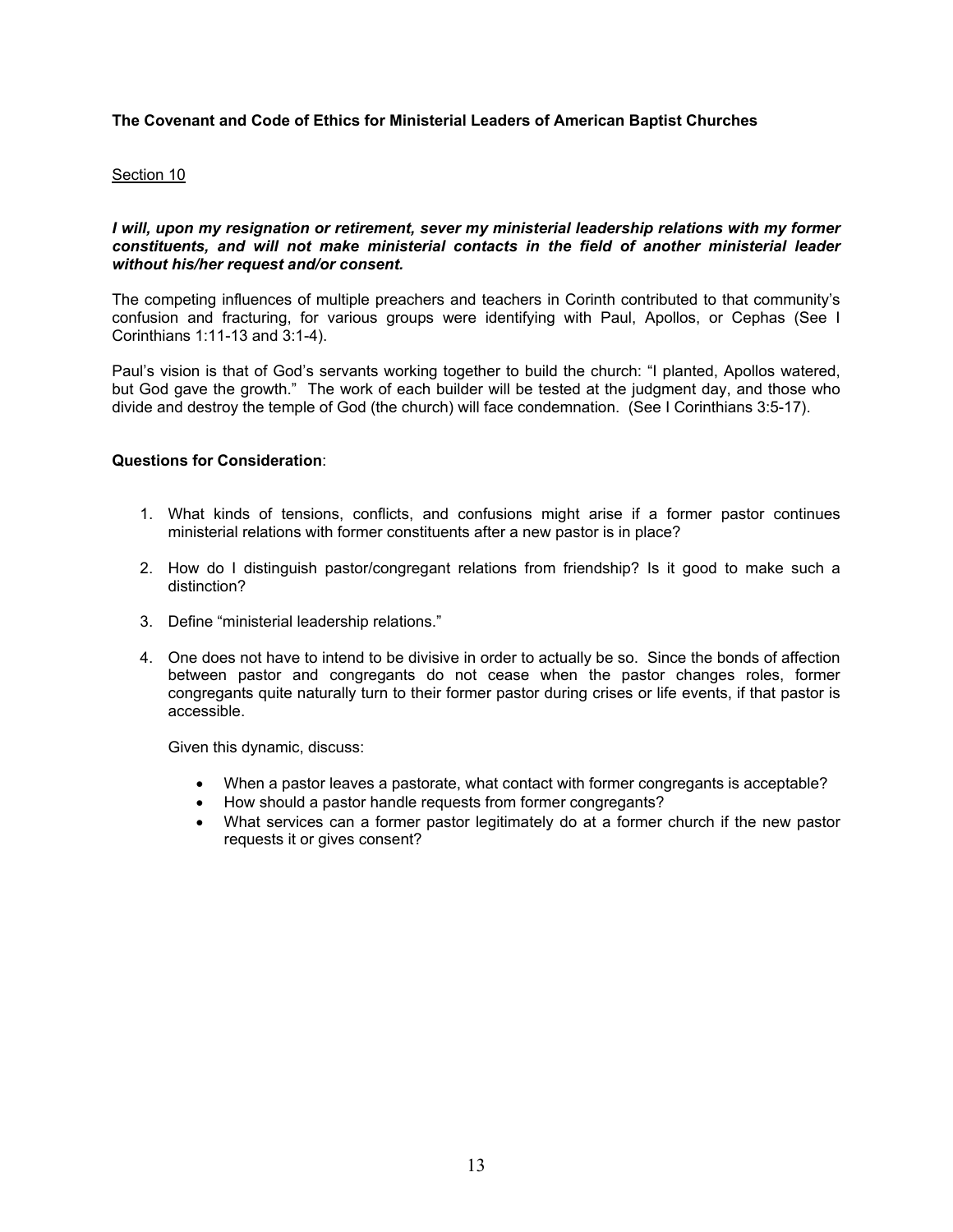### Section 11

*I will hold in confidence and treat as confidential communication any information provided to me with the expectation of privacy. I will not disclose such information in private or public except when, in my practice of ministry, I am convinced that the sanctity of confidentiality is outweighed by my well-founded belief that life-threatening or substantial harm will be caused.* 

The church must serve as a place of protection, but it cannot serve that purpose above the purpose that God has given the church. In order to hold any information in confidence that has the potential of harming someone, I must put the desire of that individual above the design of God (as laid out in scripture).

There are two great commandments articulated by Jesus in the gospel narratives (Matt. 19:19), that we should love the Lord our God with all our heart, soul, and mind and that likewise, we should love our neighbors as ourselves. The love of God is reflected by loving those who are around us, for we read in 1 John 4:7-8 that, if we do not love others, we do not truly know God, because God is love. Our ability to love is the outward evidence of our relationship with God. It is for this reason that we must make ourselves available as counselors to those who need godly guidance and as confidents to those who need a place of protection.

However, it is our obligation in demonstrating the love of God not to do harm as we counsel our neighbor, nor should we allow our neighbor to be harmed by others. Keeping our promise to someone is not loving that person if our promise is something that will harm that person or someone else. We are then complicit in a person's destruction under the guise of friendship and confidentiality. It is for this reason that I am free to break the vows of confidence to the individual when my vows of confidence are opposed to the will of God by being complicit in harming my neighbor.

Each State has its own laws about Clergy-Penitent Privilege with regard to Child Abuse, Spousal Abuse and the Future Threat of Violence. We therefore also need to be aware of the laws where we serve, so that we can be on firm legal footing as well as spiritual footing.

### **Questions for Discussion**:

- 1. A Church member confesses that he has physically abused his spouse in the past. What should I say and do?
- 2. A person who is not a member of the Church tells me that he is abusing his spouse. What should I do?
- 3. An adult confesses in confidence to the sexual abuse of a child several years ago, saying that it is no longer happening. What should I say and do?
- 4. I have been told something in confidence in the presence of someone else. Is the conversation covered by Clergy-Penitent Privilege?
- 5. How do I reconcile confidentiality and a person who is suicidal?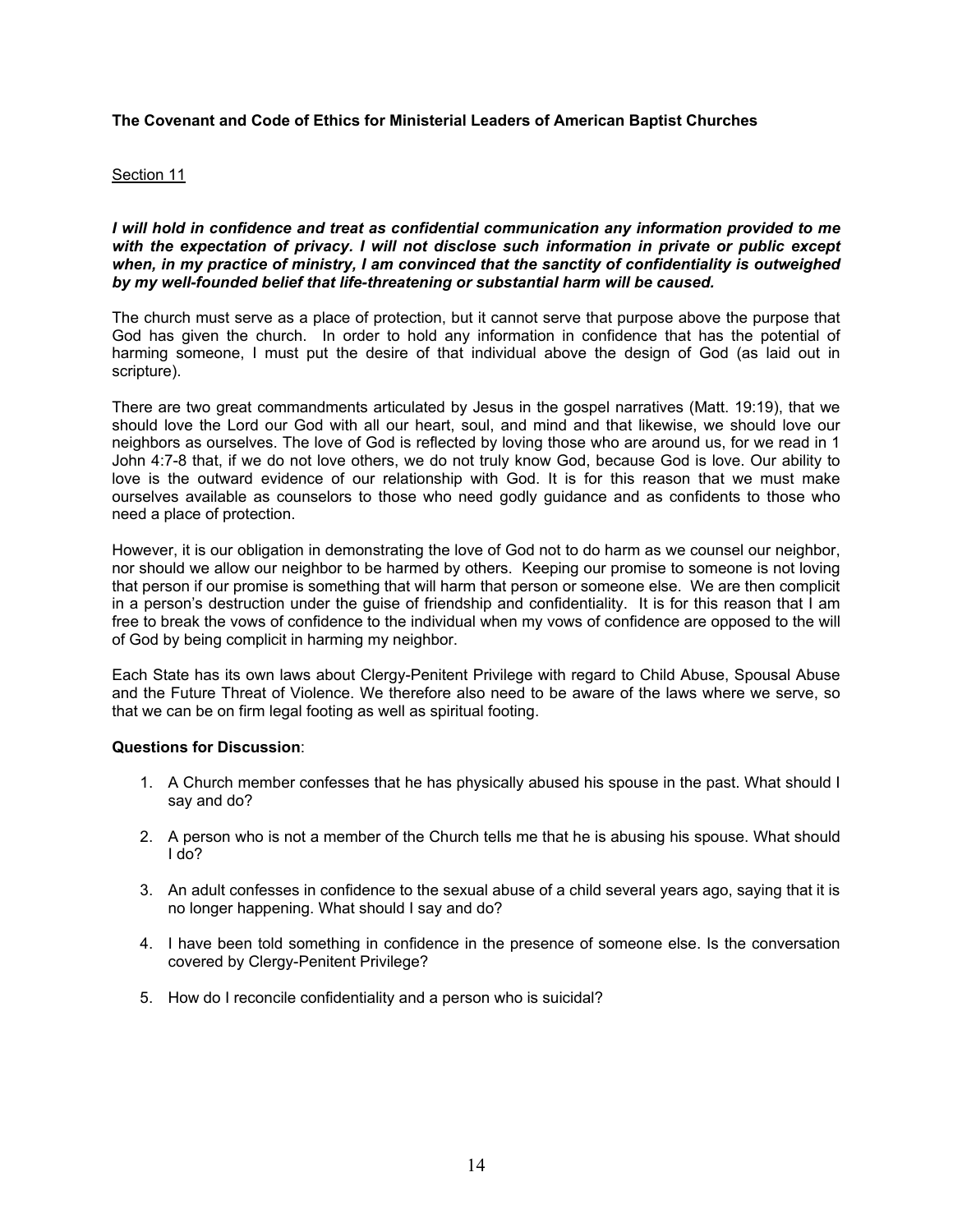## Section 12

# *I will not use my ministerial status, position or authority knowingly to abuse, misguide, negatively influence, manipulate, or take advantage of anyone, especially children.*

As ministers of the Gospel, we have been set apart to be leaders of the Church of Jesus Christ. With leadership comes authority and power that must be handled responsibly. Our authority comes from God who modeled true leadership by becoming a human who took on the nature of a servant (See Philippians 2: 6-8). God has given us the power to transform lives, not to take advantage of or hurt each other (See Galatians 6:22-26). The Bible speaks clearly that we are to treat all people with love and grace and not to cause harm to anyone, especially those placed in our care (See Psalms 3:29, Romans 13:10, Matthew 7:1). We are called to use our gifts to build up the body of Christ (Ephesians 4:11-13). We are not to seek personal glory or benefit or to do damage to the body of Christ (2 Corinthians 2:17, Colossians 3:17).

Children are especially vulnerable to the influence and actions of adults and need the protection of those with authority. Jesus held a special place for children (Luke 18:16) and warned his followers not to hinder their development in any way (Matthew18:6, Mark 9:36-37). As ministers, we have an opportunity and an obligation to watch out for those who are in vulnerable positions in life (James 1:26-17).

- 1. How do I define power, authority, and vulnerability? How do these terms relate to ministry?
- 2. How would I describe your leadership style? How do I obtain support for my ideas and plans?
- 3. How do I establish boundaries in a counseling situation?
- 4. I am alone in the office, when a person of the opposite sex comes to see me for help. How do I handle this situation?
- 5. I am a single pastor who would like to date an individual in my congregation. How do I handle this situation?
- 6. I feel strongly about the direction the church should go in ministry. Unfortunately, there is one member on the church board who disagrees with my vision and is very influential with the other board members. How do I respond?
- 7. How do I advocate for children in my church? What steps can I take to give children power in their lives?
- 8. I have been told by someone in my congregation that they suspect the Youth Director has molested one of the teenagers while at camp. How do I respond?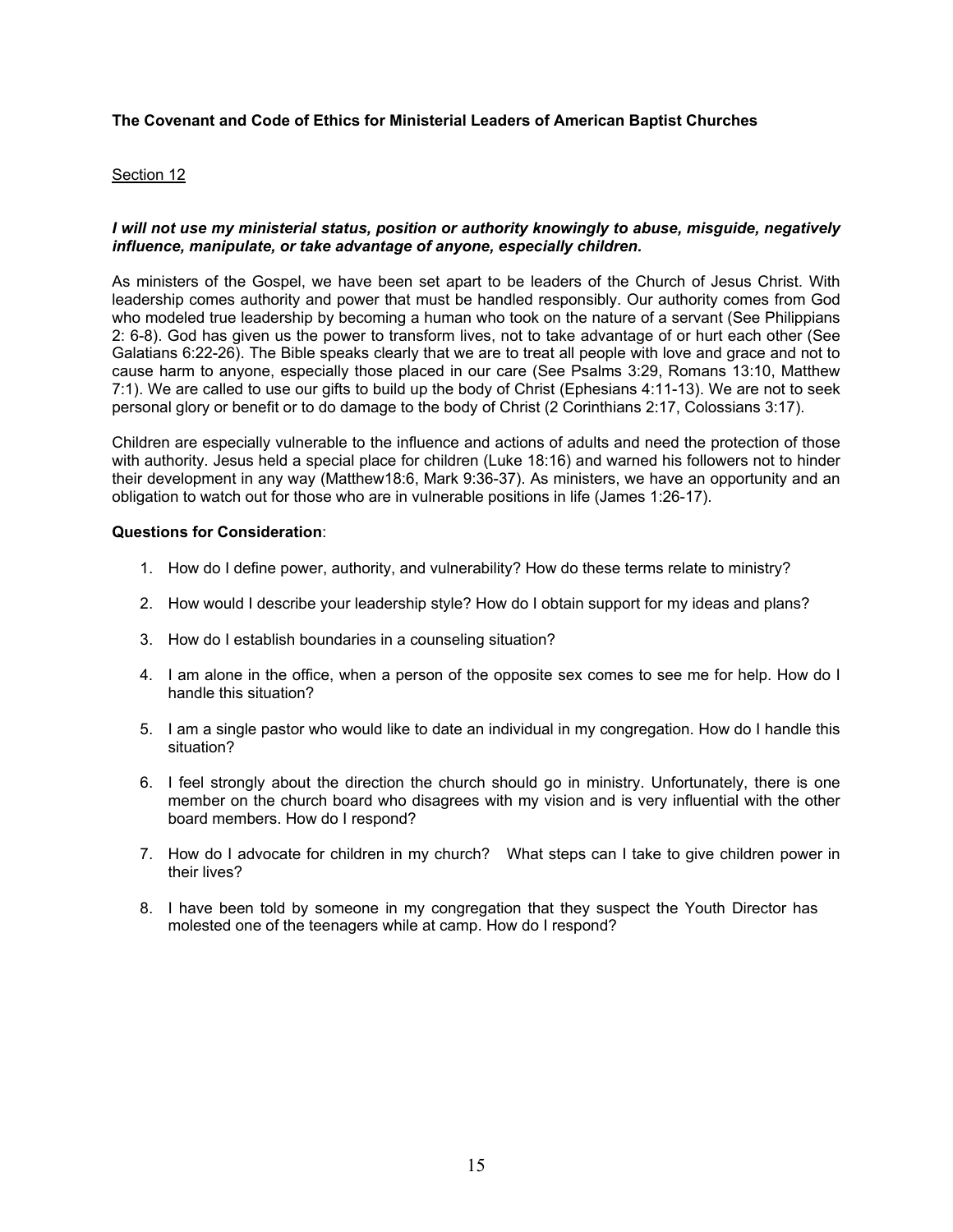### Section 13

### *I will report all instances of abuse as required by law to the appropriate agency. In any case involving persons working in ABC ministry, I will also report the circumstances to the appropriate regional and/or national denominational representative.*

"Speak the truth in love," Paul wrote. That is a difficult but essential balance in our work as ministers. Sometimes the truth is clear, but love is always complicated. Take the case of abuse. The abused is always in a position of weakness in varying degrees. If the abused is an adult, then one could involve both the abused and the abuser in a conversation about the abuse. Sometimes this would endanger the abused. Sometimes the abuser is remorseful. Sometimes the abuser takes little or no responsibility for the abuse. Sometimes the abused has contributed to the situation. Sometimes the abused takes unjustified responsibility. As a Minister I must maintain integrity with the abuser, the abused, and the community, with its laws. My integrity must be the integrity of love, and my love must always be with integrity. Love is justice as well as mercy. To both the abuser and the abused I must speak the truth in love. I must remember justice as well as mercy.

Children are in a special place of weakness and dependence upon adults. When children are abused they often see themselves as having done wrong. Ministers not only need to report child abuse, but they must also follow through to see that the abused finds help to deal with the effects of abuse in his or her life. This is a part of speaking the truth in love. Let us also not treat the abuser as simply evil. Abusers must be faced with what they have done. Abusers must take responsibility for what they have done in regard to the abused and to the community. But we must not think of punishment as the answer to abuse. Abusers need treatment, too. They need treatment so that they can find wholeness in their own lives, and so that they will not be a threat to others. Justice and mercy must be kept together.

- 1. How do I respond to a person who asks for an assurance of confidentiality before he or she will talk with me?
- 2. What do I do in a situation where I see some signs of abuse or suspect abuse, but have no solid evidence and no confession?
- 3. What do I do in a situation where a woman has been abused, but she refuses to deal with the abuse?
- 4. How does abuse in a family affect the larger community?
- 5. Where and how do I report abuse in my state?
- 6. Do I have a resource list for treatment of abusers and for counseling for victims?